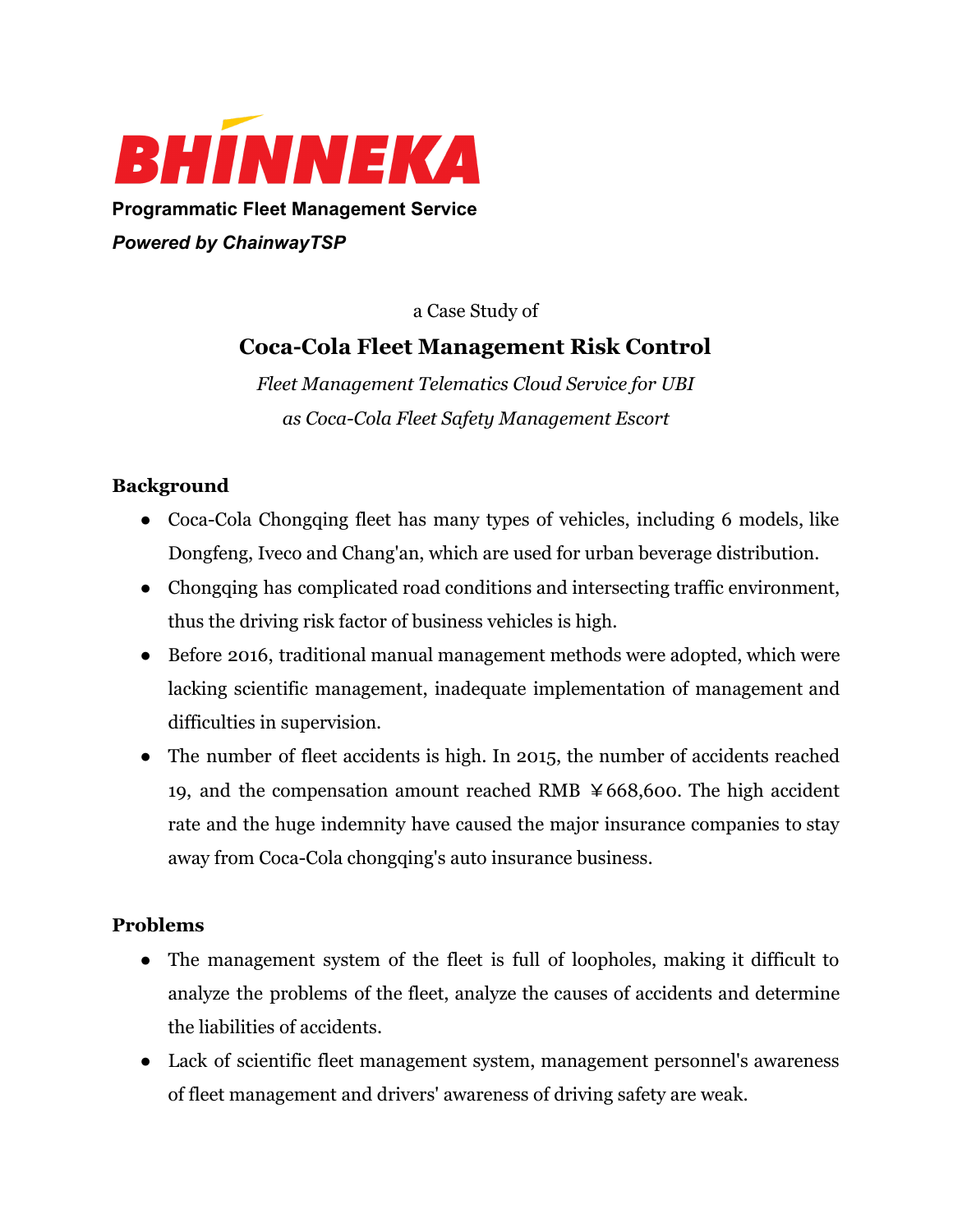The implementation of management schemes is not in place; managers lack limited supervision measures; drivers' participation rate is low; management schemes are often mere formality with little effect.

#### **Solutions**

- Product Portfolio:
	- Fleet Management Cloud Platform
	- App for Managers and Drivers
	- CW-701D Hardware Devices
- Customized Services:
	- Safe Driving Competition
	- Monthly Fleet Management Report
	- Omni-directional Vehicle Accident Data Analysis Report
- More details:
	- Distinguish driving safety: establish a driving scoring model for Coca-Cola Chongqing company to distinguish driving safety. Identify dangerous driving behaviors and distinguish dangerous drivers according to the driving data recorded by the vehicle-mounted intelligent terminal.
	- Scientific analysis of accident causes: detailed analysis of each accident and driving data at that time, including driving state, vehicle basic information, geographical data, meteorological data, driving behavior data, etc., to find the root cause of the accident, put forward improvement measures and conduct safety education and training for drivers.
	- Provide safety monthly report: fleet management monthly report contains vehicles peccancy statistics, vehicle accident statistics, the drivers bad driving behavior evaluation data statistics, drivers and the team driving, vehicle accident analysis, measured gas mileage, vehicle running statistics, pull out statistical content such as equipment, fleet managers can through the monthly report, for a more sophisticated fleet management.